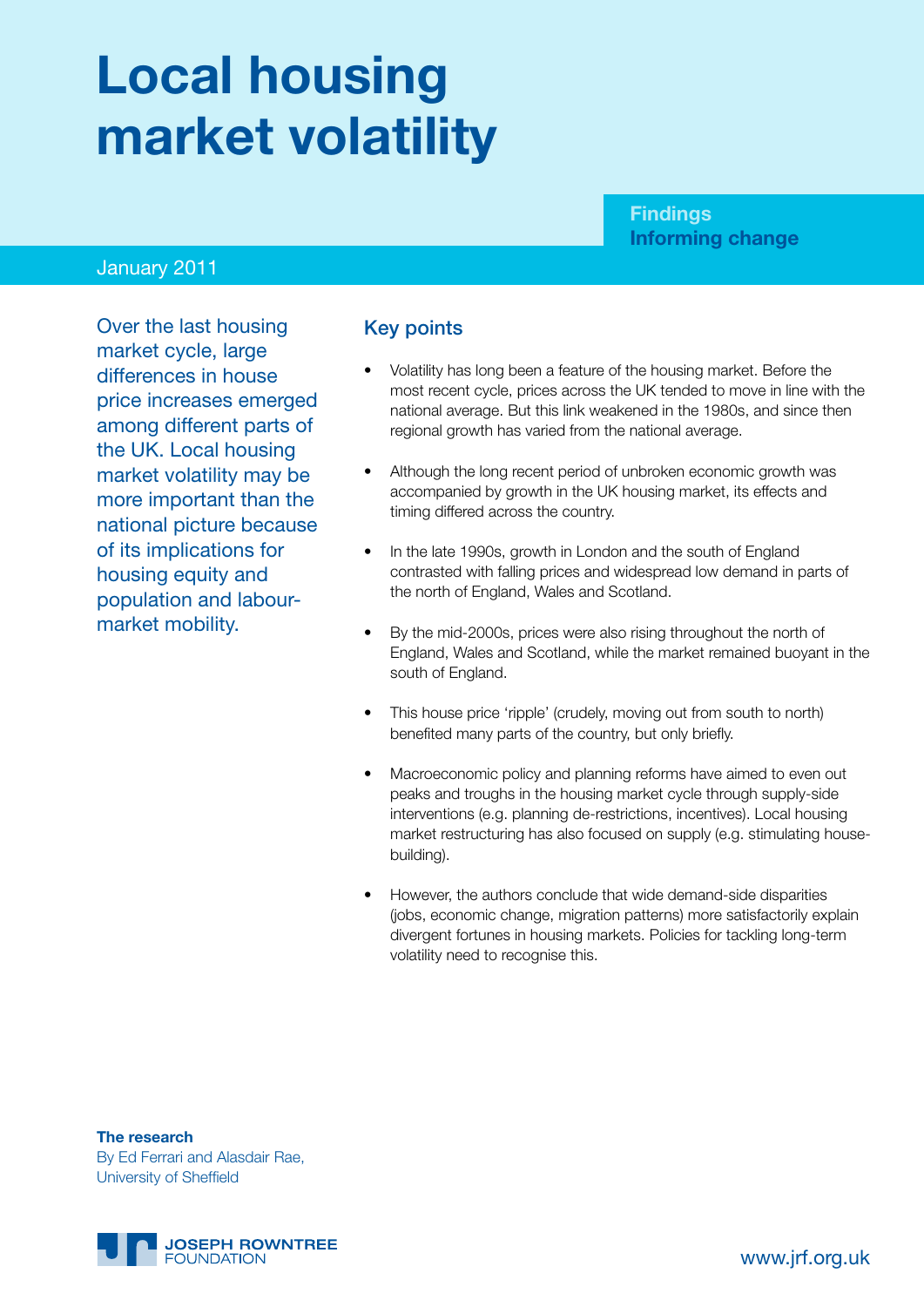# **Background**

The UK housing market is highly volatile, and creates 'winners and losers'. JRF's Housing Market Taskforce is particularly concerned that housing market instability unfairly affects people living in poverty and disadvantage, and serves to widen inequalities.

Volatility also affects some regions more than others and at different times during housing market cycles. This study examined the unequal geography of housing market volatility across the UK. It concluded that recent housing market cycles have led to highly unequal outcomes throughout the country. Moreover, patterns of population mobility may 'lock in' disadvantage.

#### The national picture

High and low-demand markets both cause problems. In areas of high prices and rapid growth, low-income groups are priced out of their local area or where they need to be to find work. In low-demand areas, low and sometimes falling prices affect homeowners' ability to move elsewhere and discourage new residents from moving in.

Before the global financial crisis and housing market downturn, the main policy concern was affordability. Volatility was seen as a national problem with its roots in an unresponsive supply side: housebuilding was at a historic low despite a buoyant market. The solution was felt to be to stimulate more housebuilding throughout the country (through targets and planning reforms) and for macroeconomic policy to moderate the market's 'boom and bust' nature.

The most recent housing market cycle lasted around 18 years (see Figure 1). In real price terms, the previous peak was in the late 1980s and the most recent peak in 2007. This latest cycle was far longer than previous ones. Political and economic stability were important factors underpinning the growth of the housing market.

However, the length and relative stability of the most recent housing market cycle may have contributed to its eventual undoing. While it extended high growth rates to many parts of the country and further consolidated the attractiveness of owner occupation, it also priced many people out of the market. It was a time of strong market 'fundamentals' – low supply, high levels of household growth, rising wealth – but also of low-cost finance and expansive credit.

During this sustained period of market growth:

- The regional gap in house prices widened. London led in the late 1990s while the north-east of England and other parts of the UK lagged behind. Crucially, these gaps were most acutely experienced in areas of deprivation.
- Growth in the housing market spread across the country in a 'ripple' effect, with London and the south of England leading the way. Consequently, price rises did not have a positive impact on longstanding structural inequalities in the market.
- By the time the ripple reached more deprived parts of the UK in the mid-2000s, the cycle was coming to an end, and these areas had insufficient time to catch up. Growth in deprived areas also started from a low base.
- 'Affordability' became a key concern. Although more extreme in London and the south of England, it also had negative impacts across the whole UK.



#### Figure 1: Real house prices, 1976-2010

Source: adapted from Nationwide Building Society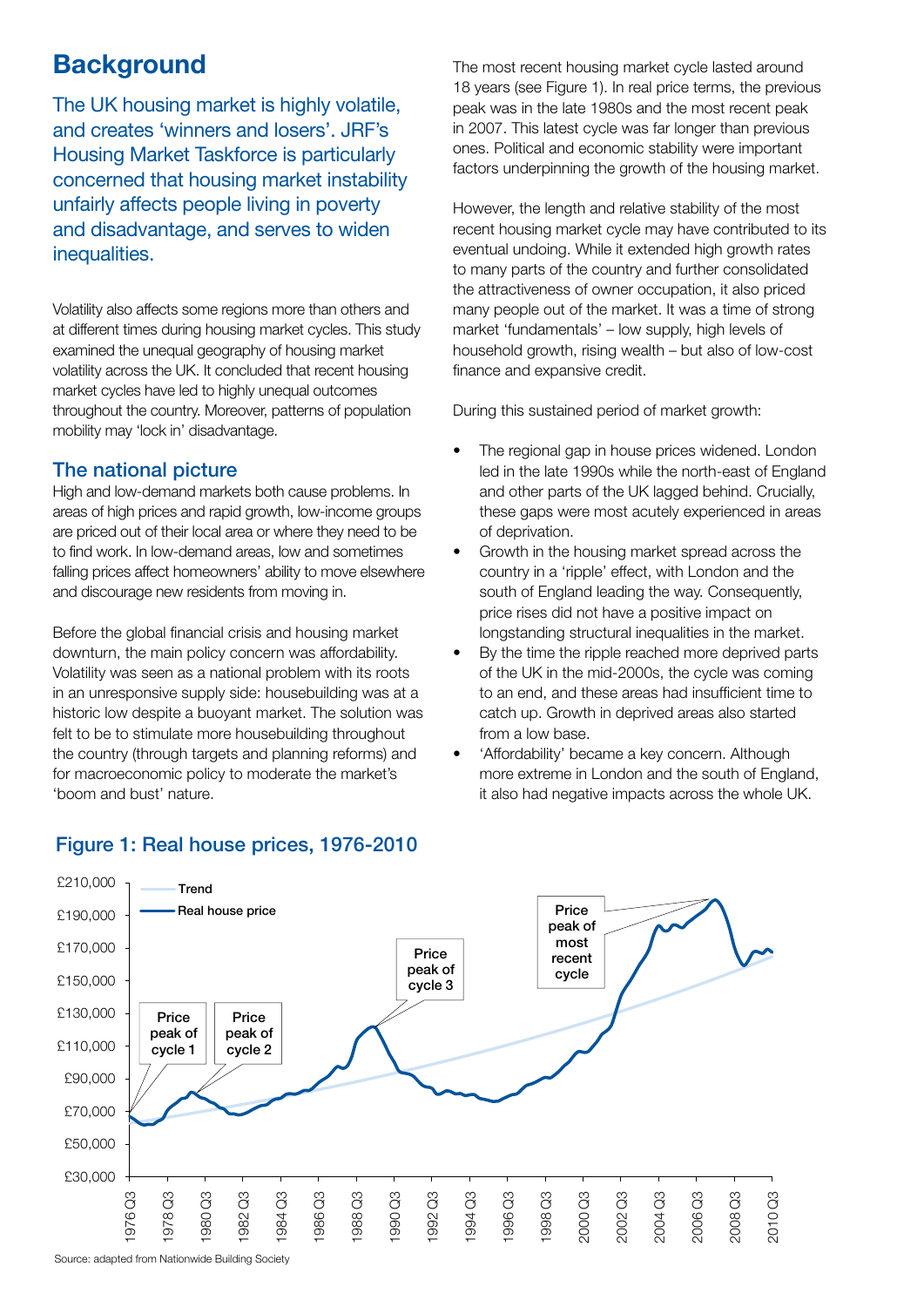# Regional and local variations in the housing market

As well as the broad national picture of volatility, it is important to understand variations among and within regions. This is because certain parts of the country have become disengaged from the national market, and their experience of volatility now varies significantly (see Figure 2).  $\overline{1}$ 

Analysis of demand-side data and house prices illuminates this. The drivers of market change at local level are not necessarily the same as those operating nationally. In particular, there are important spatial rationally: in particular, there are important openion<br>differences in the factors governing demand for housing: peak of o fac peak on

- Rates of growth in numbers of households have been consistently higher in London and the south than elsewhere in England.
- The size of the market varies despite convergence, still fewer than two-thirds of households in Scotland and north-east England own their homes, in contrast to many parts of<br>Wales, Northern Ireland and England.<br>Housebold wealth has been increasing overwh Wales, Northern Ireland and England. own their homes, in contrast to many parts of<br>Wales, Northern Ireland and England.<br>• Household wealth has been increasing everywhere,
- but most quickly in London and the south of England.
- New immigrants have disproportionately favoured some parts of the UK – over 50 per cent of immigrants in 2008 moved to London, the southeast or East Anglia.

In England, there have been different kinds of market intervention in low-demand areas in the north and high-demand areas in the south. In low-demand areas, housing market renewal programmes have attempted to combat wider structural changes which had undermined local housing demand. Factors such as declining population, weak local economies and poor housing stock were seen as problems requiring local intervention. In the south, the focus has been on unlocking new housing supply and providing infrastructure.

Supply-side interventions such as stimulating new housebuilding have not led to a more equitable housing market, especially in housing equity terms. No matter how areas are classified, differences among and within regions remain a stubbornly entrenched feature of the wider housing market. Overall, the study findings regarding market interventions suggest that: erver

- Housing market renewal in low-demand areas may have had some impact on price levels, but there was already evidence of an upward trajectory.
- • Impacts on local supply in low-demand areas have been positive, but price differentials remain a problem. trajectory.<br>Impacts on local supply in low-demand ar<br>2019 been positive. but price differentials
- Despite the range of demand-side policies introduced to tackle the affordability issue, there are serious concerns about their effectiveness or sustainability during the downturn.